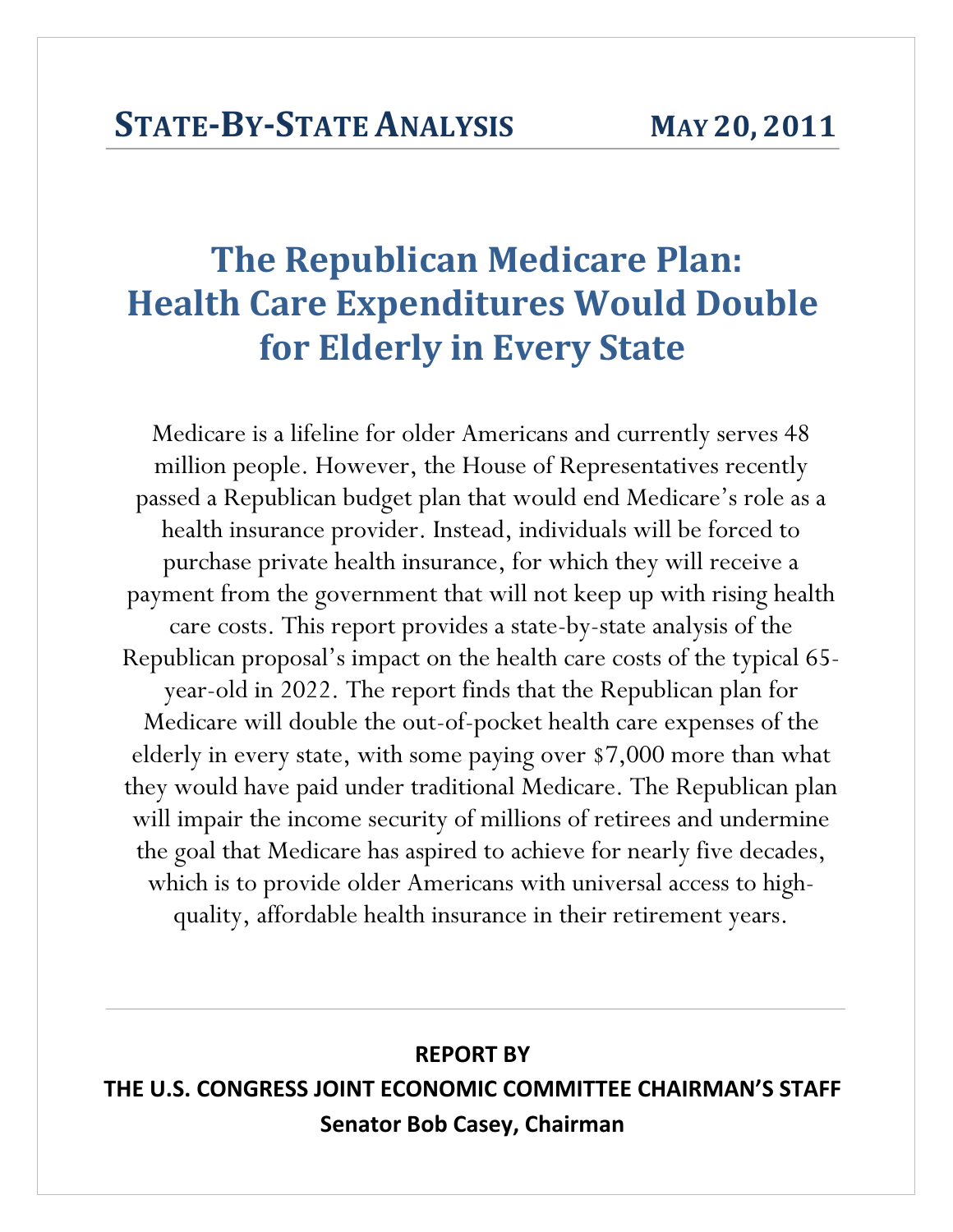## **The Republican Medicare Plan: Health Care Expenditures Would Double for Elderly in Every State**

Access to health insurance is vital to all Americans, especially older Americans (those who are 65 and older), who utilize health care services the most out of any age group. In 1965, only half of older Americans had health insurance, and the insurance usually provided limited coverage.<sup>1</sup> To address the limitations of the private health insurance market and ensure that all older Americans had access to high-quality and affordable health insurance, the government established the Medicare program in 1965. At the outset, Medicare offered insurance coverage for a wide range of inpatient and outpatient health care services for eligible individuals who were 65 or older. Over time, the program was expanded to cover permanently disabled individuals and now provides Medicare beneficiaries with prescription drug benefits and subsidies for those who opt to purchase private health insurance.

The Medicare program has been remarkably successful in ensuring that older Americans have access to health insurance; in 2009 fewer than two percent of older Americans were uninsured.<sup>2</sup> Indeed, nearly all older Americans are Medicare beneficiaries, and the program currently serves an estimated 48 million people.<sup>3</sup> Providing access to health insurance is not the only benefit of Medicare, however. Older Americans are healthier because of Medicare. One study found that Medicare-eligibility had a positive effect on health outcomes for patients entering the emergency room with non-deferrable conditions.<sup>4</sup>

However, the Republican budget plan passed by the House of Representatives in April makes drastic changes to Medicare. Under the Republican plan, Medicare will no longer function as a health insurance provider. Instead, Medicare beneficiaries will only receive a payment that they could use to purchase private health insurance. Medicare beneficiaries will bear the full brunt of all remaining health care expenses not covered by their insurance provider. Moreover, the Republican plan reopens the "donut hole," which is the gap in Medicare Part D that had forced beneficiaries to pay 100 percent of their drug costs after they exceeded an initial coverage limit and until they qualified for catastrophic coverage. As a consequence, millions of older Americans will pay higher prescription drug costs.

The Republican plan will significantly increase the out-of-pocket costs of health care for Medicare beneficiaries. In fact, out-of-pocket health care costs will more than double under the Republican plan. Based on estimates from the non-partisan Congressional Budget Office (CBO), the typical  $65$ -year-old's out-of-pocket health care costs will increase from \$6,154 to \$12,513 in  $2022$ —or an extra \$6,359.<sup>5</sup> However, this national figure does not reflect state-specific differences in health care costs. This report sheds light on how the Republican plan will impact individual health care spending at the state level using estimates from CBO and data from the Centers for Medicare and Medicaid Services.<sup>6</sup> As Table 1 shows, the out-of-pocket costs for Medicare beneficiaries in some states could rise by more than \$7,000.

The Republican plan will also weaken the retirement security of older Americans and leave some without health insurance. According to CBO, people covered under the Republican's Medicare plan will "reduce their use of health care services, spend less on other goods and services, or

2 Prepared by the Chairman's Staff of the Joint Economic Committee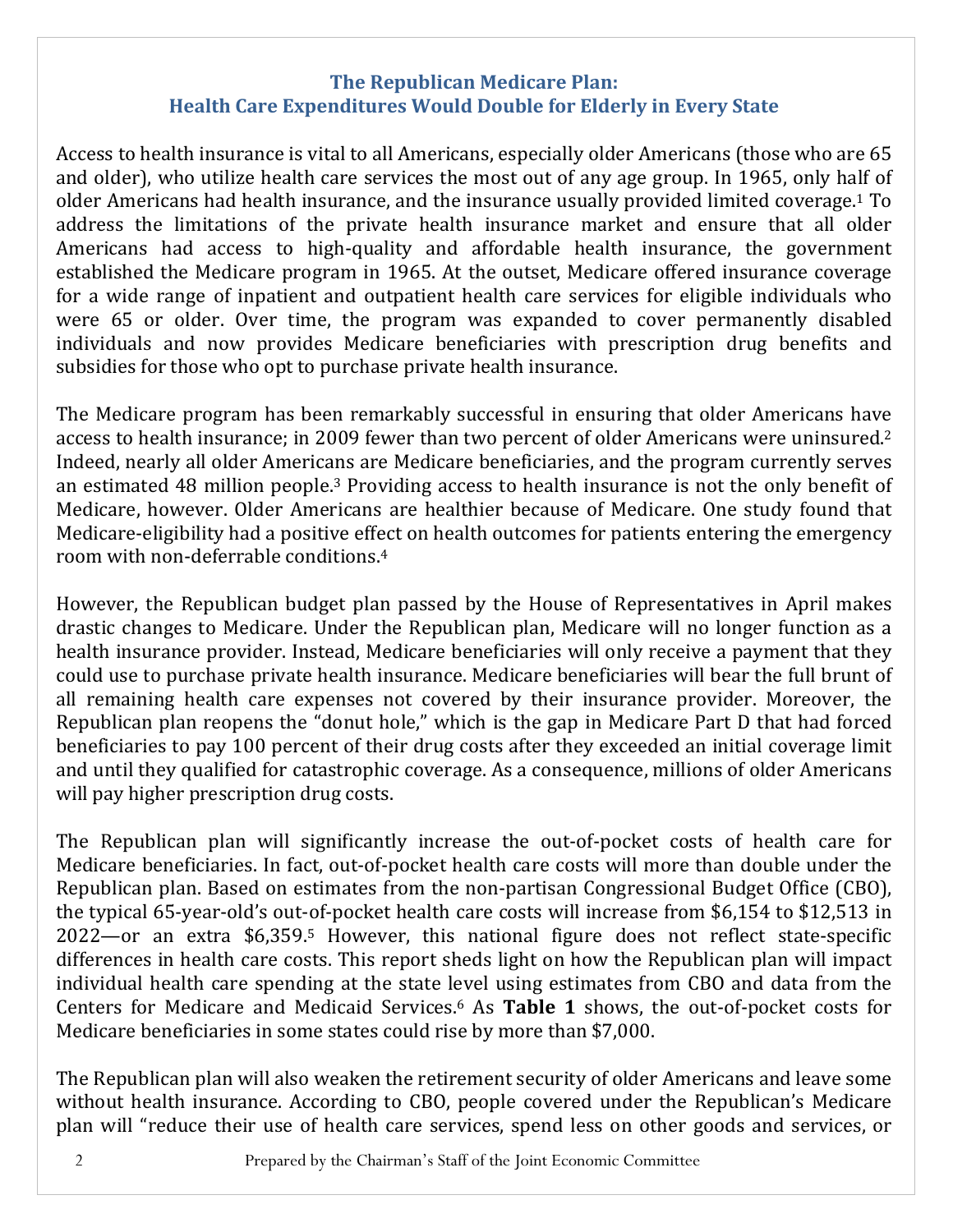save more in advance of retirement than they would under current law."7 Greater out-of-pocket health care expenses will leave older Americans more financially vulnerable. Moreover, CBO has highlighted how higher costs under the Republican plan will even cause some to "choose not to purchase insurance," which runs counter to the goals of the Medicare program.<sup>8</sup>

Not only does the Republican plan shift costs to older Americans, but it will bend the health care cost curve in the wrong direction. Overall health care spending rises under the Republican proposal since private health insurance plans are less effective than Medicare at controlling spending. This is because Medicare enjoys substantial cost-savings, relative to private health insurance plans, due to the size of its patient pool—which allows for greater diversification of risk—and negotiating power. CBO estimates that average spending for the typical  $65$ -year-old the sum of what the government and individuals pay out—will actually be 39 percent higher in 2022 under the Republican Medicare plan than under traditional Medicare.<sup>9</sup> Older Americans will not only pay a greater share of their health care bill, but will also see the bill itself expand under the Republican Medicare plan. The Republican proposal will only worsen the problem of rising health care costs and make older Americans bear all the consequences.

Medicare is a lifeline for older Americans. The Republican Medicare plan will force millions of elderly Americans to pay more for medical care and could accelerate the rise in health care costs. More ominously, the Republican plan steers Medicare away from the goal the program has aspired to achieve for nearly five decades, which is to provide older Americans with universal access to high-quality, affordable health insurance in their retirement years.

### **Sources**

<sup>1</sup> Congressional Service Report (R40425). "Medicare Primer." May 9, 2011, p. 2.

<sup>2</sup> U.S. Census Bureau. "Income, Poverty, and Health Insurance Coverage in the United States: 2009." September 2010, p. 23. This report is available here.

<sup>3</sup> Congressional Service Report (R40425). "Medicare Primer." May 9, 2011, p. 1.

4 Card, David, Carlos Dobkin, and Nicole Maestas. "Does Medicare Save Lives?" *Quarterly Journal of Economics*, May 2009, pp. 597‐636. 

<sup>5</sup> This calculation is derived from estimates of government payments and an individual's share of health care costs in CBO's *Long‐Term Analysis of a Budget Proposal by Chairman Ryan*, available here. In their analysis, CBO estimated that the typical 65-year-old purchasing private health insurance that had a "standardized benefit" in 2022 would receive an \$8,000 payment from the government. Since the government would bear 39 percent of health care costs and individuals would bear 61 percent, according to CBO, this implies that an individual would spend \$12,513 out of pocket under the Republican plan. Since individuals only bear 30 percent of the private plan's costs under traditional Medicare (in CBO's alternative fiscal scenario), they would pay \$6,154 out of pocket. Therefore, out-of-pocket costs for individuals would rise by \$6,359 under the Republican plan.

 $6$  Specifically, the state-by-state figures are calculated using 2009 state-level data from the CMS on cost-sharing liabilities for Medicare enrollees, available here. (Refer to the final column of Table 4.3 for Cost-Sharing Liability Per Enrollee.) Although a typical Medicare beneficiary in the U.S. would pay \$6,359 more under the Republican plan, the higher payments would vary by state. The cost-sharing liability of one state, relative to that of the entire country, is used to adjust the \$6,359 by state. (States with greater cost-sharing liabilities would face higher out-of-pocket costs relative to the country as a whole.) One should note that the CMS figures exclude Medicare enrollees under managed care. In 2009 these individuals constituted 23.7 percent of Medicare beneficiaries in the U.S.

<sup>7</sup> *Long‐Term Analysis of a Budget Proposal by Chairman Ryan*. Congressional Budget Office, p. 19. 

<sup>8</sup> *Ibid.*, p. 13

<sup>9</sup> *Ibid.*, p. 22.

Prepared by the Chairman's Staff of the Joint Economic Committee 3